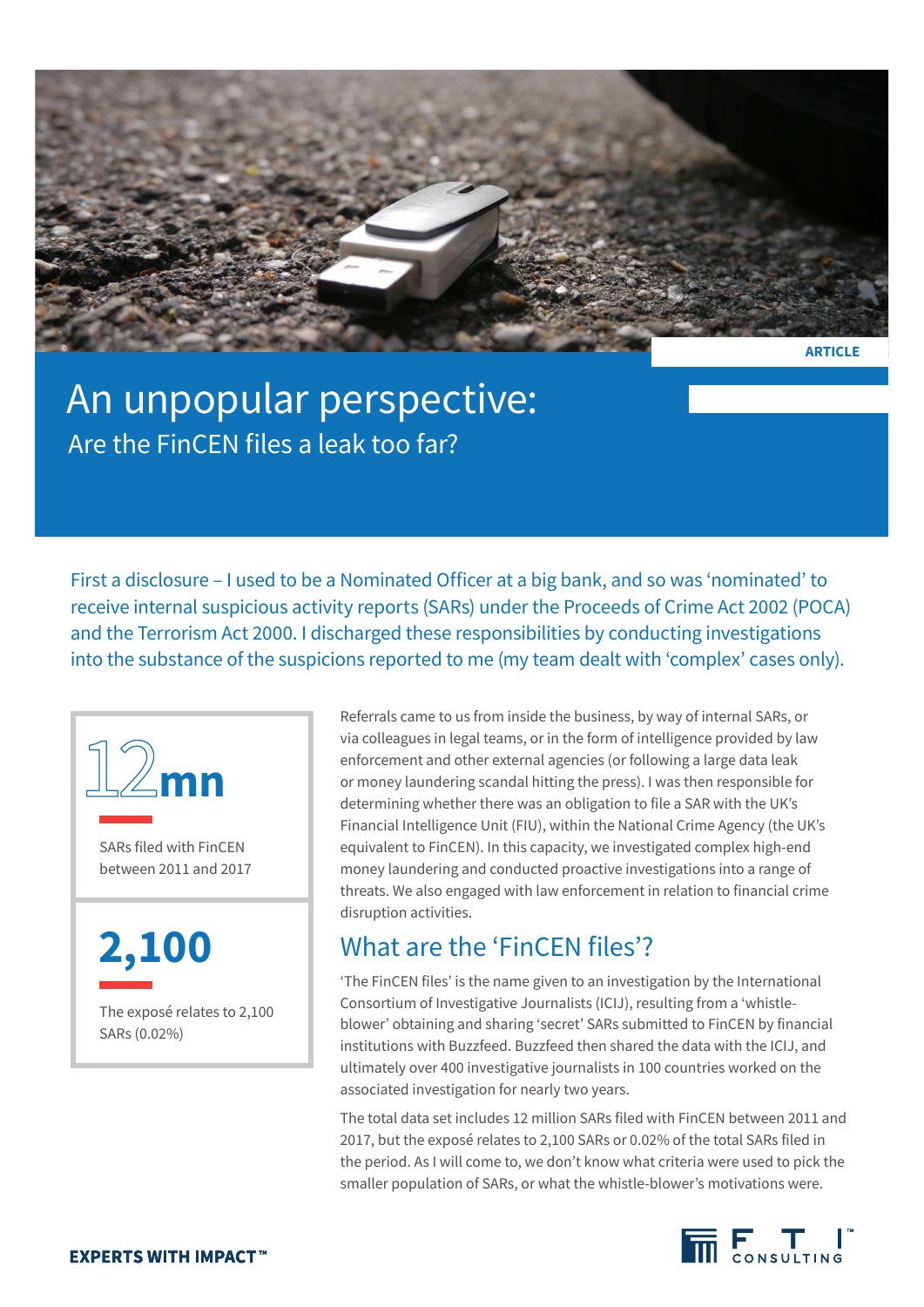## Going beyond the headlines

Let's start by setting the scene – According to the ICIJ's website, one of their 'Key findings' is:

*"Global banks moved more than \$2 Trillion between 1999 and 2017 in payments they believed to be suspicious"*

A massive amount, and a shocking headline. But I'd like to make four observations:



**The threshold for filing SARs in the US is very low:** often an analyst working a massive volume of alerts will identify one or two red flags, and with incomplete information and without having time to conduct a thorough investigation, will nevertheless decide to submit a SAR. Known as 'defensive filing', it results

in a lot of noise and is of little value to law enforcement. So, while this headline would have you believe that all the funds referenced in the SARs are suspicious, it simply does not stand up to scrutiny and is misleading (to put it politely). Civil and criminal evidential thresholds (balance of probabilities; beyond reasonable doubt) do not apply to a SAR filing. Nevertheless, the fact a SAR has been filed is being misrepresented as proof that a transaction and the associated funds are tainted. Extrapolate that across the entire set of SARs submitted in the period and you get eyewatering headlines, but it is arguably very misleading.



**Why are banks being blamed for complying with their legal and regulatory obligations by filing SARs?** Is there a massive global problem with serious organised crime? Yes. Are banks and other financial institutions used to launder the proceeds of crime? Yes. However, banks aren't prosecuting authorities,

they aren't responsible for assessing, developing or building criminal cases against possible money launderers, nor are they responsible for conducting investigations into the underlying criminality - that's what law enforcement is there for. Which segues into the role of national FIUs and law enforcement, and what I believe ought to be the focus of debate.



**Do FIUs and law enforcement agencies have sufficient capacity, capabilities and tools to combat serious organised economic crime effectively?** No - in our experience of working in various jurisdictions around the world, FIUs and law enforcement agencies are often underfunded, under-resourced and lack the

technical tools to process, interrogate and sift through the intelligence and information available to them (including the SARs their FIUs receive from financial institutions). They also lack the frameworks to share intelligence cross border and are often hamstrung by ineffective legislation and poor coordination between stakeholders.



**How was 'public interest' assessed?**  Those involved in the exposé have said they've carefully assessed what is in the public interest and have not released stories that do not meet this test. We haven't heard what criteria were used (why these SARs, related to these particular banks…), or how these self-appointed arbiters were

in a position to know whether any live investigations or operations may be prejudiced by the leak, or whether people's safety may have been threatened. When you work in a financial institutions' financial crime investigations team, you are trained not to 'tip-off' anyone to the fact that a SAR has been submitted. Their job is now considerably harder, and riskier, because further scrutiny will be placed on what SARs are submitted, given the risk that they may be disclosed in public; some very hardworking, talented investigators may decide that this is no longer a role they are comfortable performing.

International organised crime gangs are motivated and well-funded. They exploit weaknesses in systems and controls (and regulatory environments). The debate should be about the need to make a step-change in our approach to combatting this international problem, and about the need to invest in properly resourcing FIUs and law enforcement agencies. The FinCEN files leak is a distraction.

*The views expressed in this article are those of the author(s) and not necessarily the views of FTI Consulting, its management, its subsidiaries, its affiliates, or its other professionals.*